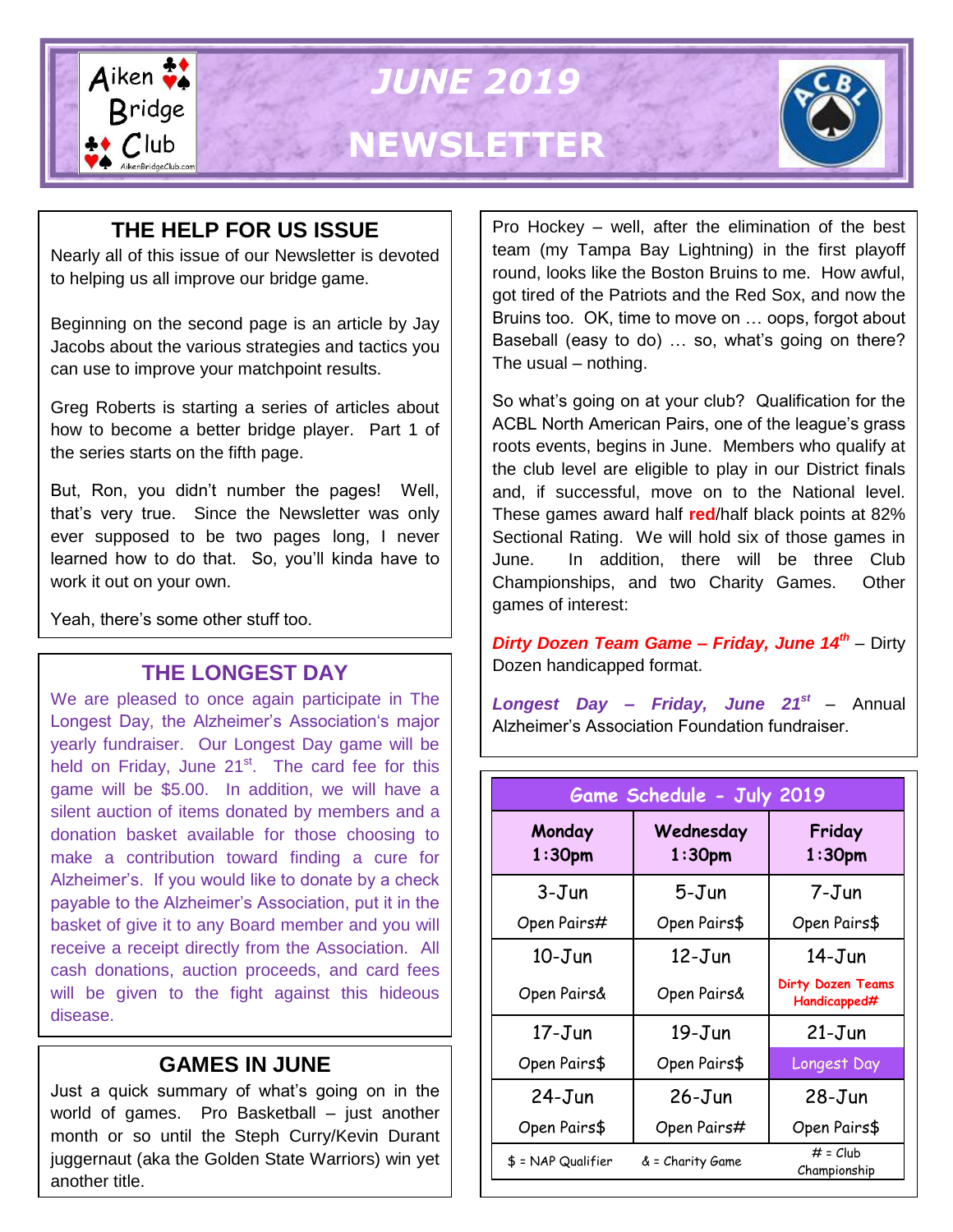#### **DUPLICATE STRATEGY BY JAY JACOBS**

Duplicate scoring is ordinal, rather than cardinal. Thus, getting more points is not as important as beating the scores of the other people. Unlike rubber bridge, scores are compared to the people holding the same cards as you. You get 1 match point for each pair you beat and ½ match point for each one you tie. If 6 pairs play a board, top on a board is 5 and average is 2  $\frac{1}{2}$ . If 7 pairs play, top is 6 and average is 3. It does not matter by how much you beat other pairs – 10 points counts the same as 500 or 2,000 points (since scoring is ordinal).

If you are in a good contract that the field will not be in, play it safe. (For example, [1] you are in a game or slam you don't think will be bid elsewhere or [2] you are in a better suit [or no trump] vs. what the field will be in or [3] you are in a part score, having avoided an unmakeable game.) If you are in an inferior contract, stretch for overtricks (including perhaps risking your contract) if that will get you closer to the field. If you are in a bad contract, do your best to hold down losers. If the opponents are in a terrible contract, don't double them to alert them to look elsewhere. You are probably headed for a good board and won't make it any better by doubling (a top is a top). Remember, it only matters how you do against the other people holding your cards – specific results do not matter in and of themselves.

It can be effective to sacrifice against the opponents. If they can make 4 spades (420 not vulnerable, 620 vulnerable) and you can go down by less, then you get a good board. But, beware of phantom saves – they can't make the game and you go down anyway.

Part-scores are generally where the most match points are made in a duplicate session. It is often a tough call whether to compete at the 3 level or let the opponents play there. For example, not vulnerable, you can afford to go down two (=-100) against the opponents 2 or 3 level part score other than 2 of a minor, which is only –90 (2 H or  $S = 3$  C or  $D = -110$ ) but you can only afford to go down 1 vulnerable, because down 2 would be -200. Sometimes, the best scores can be made by doubling opponents who are competing, although you risk the chance of doubling them in to game. (Note that 2 C or 2 D making doubled is not game  $-$  [20+20]x2 = 80 + 50 for part score and 50 for doubled contract  $= 180$ .)

Although games and slams have bigger points, the field will often be doing substantially the same thing and the swings come from which game or slam you are in (level and suit), declarer play, and defense. At higher levels, swings are more likely to occur based on additional overtricks or undertricks, or placement of the contract (notrump gives extra points but a trump suit may be safer; majors give more points than minors). Consequently, duplicate bidding systems are oriented toward maximizing contract placement, making declare vs. defend decisions, and knowing when to double. If you are in a game or slam when everyone else will probably be in less, take no chances since you are headed for a good result. If you are in a lower contract when the field will be in the higher one, make sure you make your bid since [1] some others will not bid it and/or [2] there may be a bad break and some will go down, so it is important to have a positive score.

General principles:

-

- Point count bidding tends to undervalue aces and tens and overvalue quacks (queens and jacks)
- Generally, you need 25+ points for game and 30+ points for slam obviously, distribution can change this
- □ A new suit by an unpassed hand is forcing for one round
- □ Cue bids of the opponents suit are forcing for one round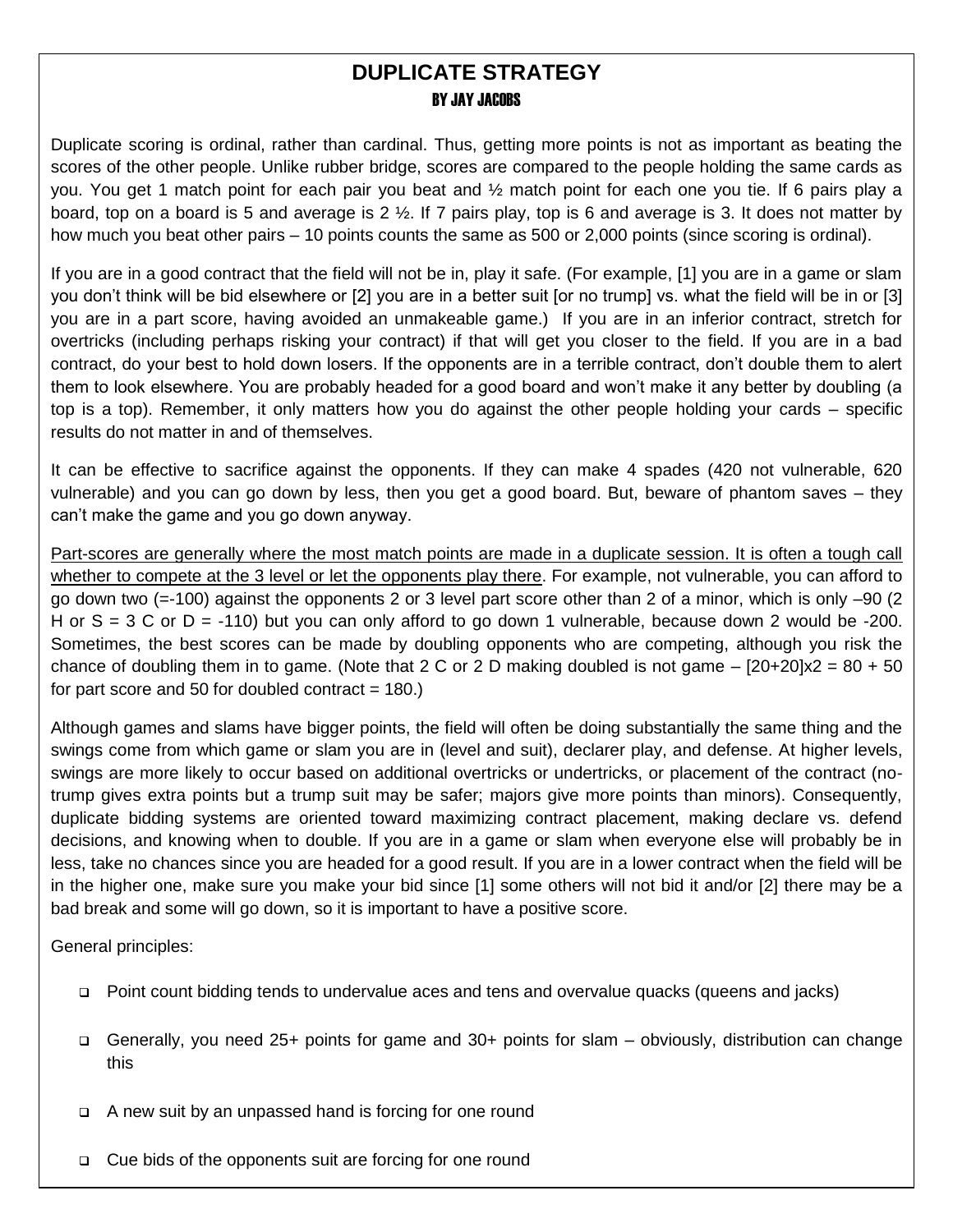- Reverse bids are forcing at least for one round, usually at least to the 3 level, and generally to game
- When one hand has been defined and the other has not, captaincy rests with the undefined hand that hand sets the final contract
- $\Box$  The 4 level in a minor (usually) belongs to the opponents
- When the opponents are playing in an obvious misfit, it is often good to lead trump at each opportunity to cut down on a cross-ruff or using dummy's short trump to ruff another short suit
- When you hold a lot of low trump that has nuisance value but probably will not take tricks, it is often better to lead trump than try for a ruff
- Trump leads from 2 or 3 small are often preferable to leading from an honor or having to break a (new) suit
- $\Box$  A lead of a small card generally means an honor and the lead of an intermediate card (10, 9,8, 7 or 6) generally denies and honor – but, be careful about wasting 10s and 9s which may later become valuable
- $\Box$  The lead of a Q in NT asks partner to drop his highest card in that suit this is generally done because leader has K Q 10 9 or some similar holding and needs to locate the jack
- In NT, lead A from A K in suits, lead K from A K only with a doubleton, although some play the reverse
- $\Box$  The opponents should not generally play at the 2 level in a contested auction you should go to 3, double them, or force them to 3 (that's why spades is such a valuable suit, since it controls at each level)
- usually make 2 if you have 8 trumps between you and 3 if you have 9 trumps (= law of total tricks) In contested auctions where the points are approximately equally divided between the two sides, you can
- With 6-5 distribution and some points in your suits, start bidding suits and make sure you show both if you keep repeating the 6 card suit, you may find partner with 1 or 2 in that suit and a possible 5-3 or better fit in the other suit goes undiscovered (6-5, come alive)
- Peard points (no □ Consider the "rule of 20" for opening bids – open if your high card points (no distribution) plus the number of cards in your two longest suits add to 20 or higher
- When you have wild distribution, others probably do also be wary of making doubles because your aces and kings may be facing opponents' singletons or voids
- □ Do not preempt over a preemptive bid by opponents
- Consider whether you should "balance" the bidding when the opponents stop at the two level in an uncontested auction – a balancing bid is done in the pass-out position and can be a new suit (perhaps for an opening lead), repeating another suit, or a re-opening double
- □ Distribution is more important than points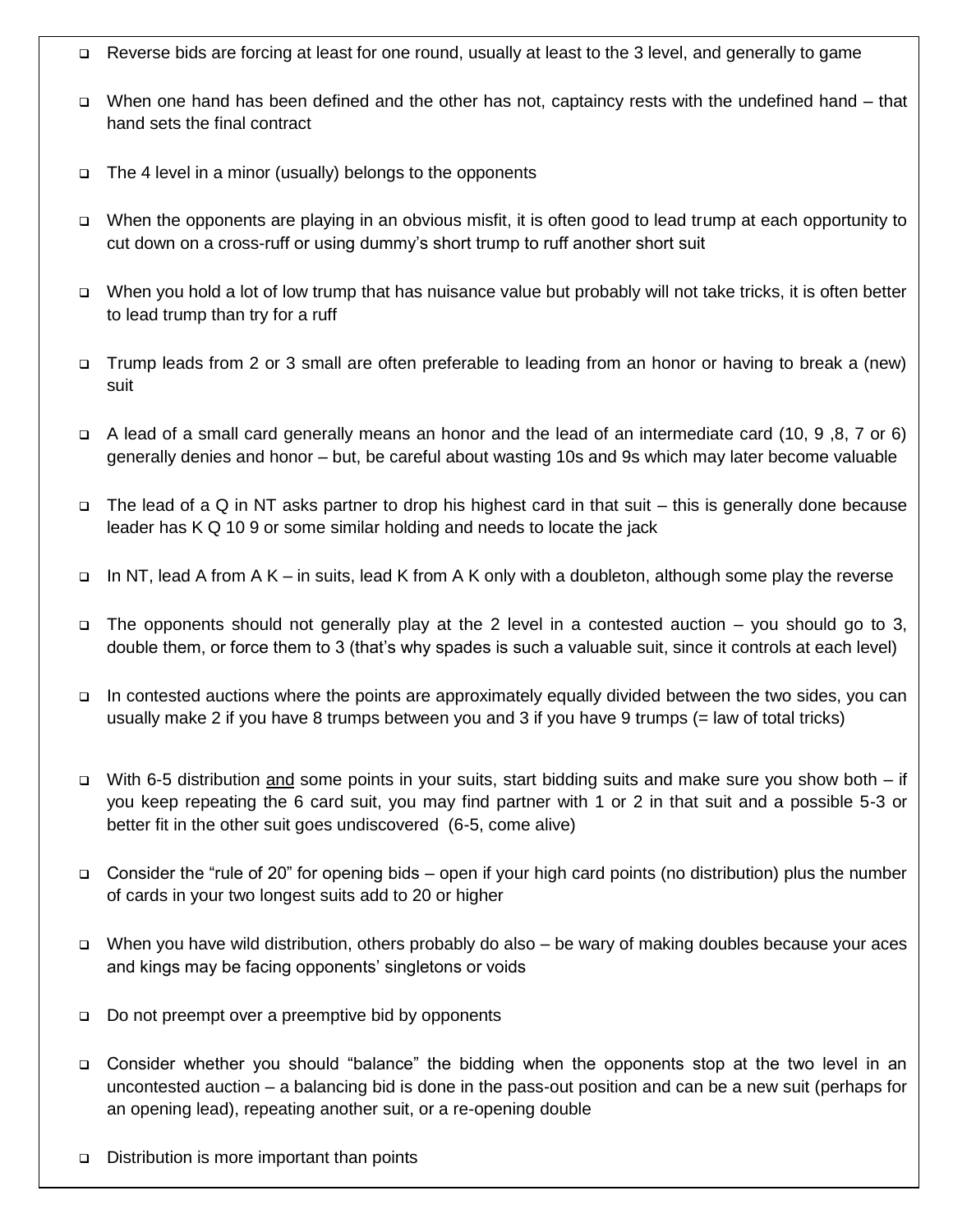- Generally it is better to play in an equal length fit (4-4 or 5-5) and use an unequal fit (5-3, 5-4, etc) for pitches, which would not be available if the unbalanced suit was trump; however, 6-3 and 7-2 fits usually should be the trump suit, especially when you have a lot of them, because you risk an opponent trumping the suit
- Once you have made a pre-emptive bid, do not bid again unless partner makes a forcing bid
- Once partner has made a pre-emptive bid, you are on your own as to competing expect nothing from partner, who should pass any bid you make (including high level doubles), unless it is clearly forcing
- When you have 5-5, 6-5, 7-4 or other very unbalanced distribution, it is rarely advantageous to double or cue bid – just start bidding your suits. One exception to this is bids that convey two-suited hands so that partner knows at least one of your suits. The risk is that the bidding can get very high very quickly and you may never get a chance to show your second suit or your distribution. Obviously, depending on your strength, you may need to have forcing bids available so that partner does not pass at too low a level. Also, if partner doubles the opponents, unless you have clearly conveyed your distribution and strength to partner, you should seriously consider pulling the double, as you will not provide the expected defensive tricks (you may lack high cards and the opponents will likely be short in your suit).
- When it is clear the opponents are sacrificing and you have a makeable contract, they should not play undoubled – the general rule is that when the opponents sacrifice over your freely bid game, you must either go up to the next level or double them (yes, there will be times when they make the double and there will be times when you bid on and go down, but this is the percentage call)
- Don't pull partner's high-level doubles unless [1] they are takeout or [2] your hand is considerably different from what partner thinks it is and you have no defensive values or considerable offensive values in your suits or [3] the opponents are sacrificing and you are looking for a higher contract
- It is rarely a good idea to redouble for penalties if you are making a doubled contract, you will have a good board – when you redouble, the opponents may get nervous and run – your double of their contract may not yield as much as their double of your making contract would have – and, your double may get them to run into a better contract
- □ Doubles of slams and, occasionally, 3 NT, call for an unusual lead generally that would be [1] other than your previously bid suit (it's weak), [2] the first bid suit by dummy (whether or not natural = I have ace or KQ behind them or I am void and can trump the opening lead), or [3] figure it out because the right opening lead may set the contract. This is called a "Lightner double". Failure to make such a double has its own implications. Of course, if you can set the contract in hand and you double, you may get an unusual lead. Lightner doubles are most often used in non-competitive auctions.
- When the opponents have fixed you, stay fixed. The alternative is rarely better.
- It's a bidders game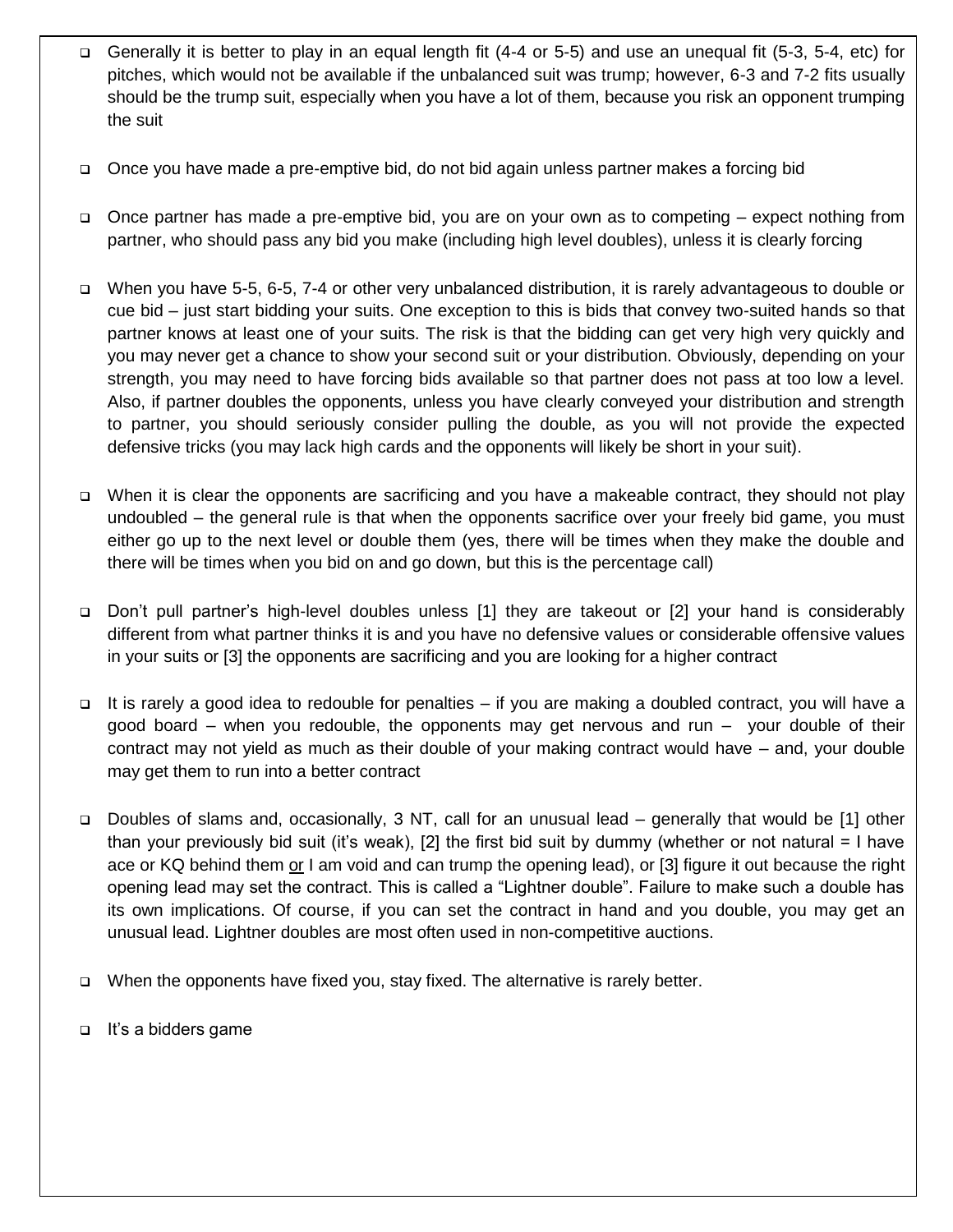#### **BECOMING A BETTER PLAYER -- PART I** BY GREG ROBERTS

Becoming a better bridge player is not easy since there are no shortcuts. Granted, some of us are born with better computational skills or can concentrate better than others, but all of us can read bridge articles or books and practice to get better, regardless of our natural endowments.

I can't remember how I felt when I bid and made a game for the first time, but I am sure that it was a thrill and that I was proud of my accomplishment. No doubt you have taken pride over some play or bid that you made that led to a good result. The goal for each one of us should be to make plays or bids that are beyond the beginner level and to enjoy those stratagems even more than simply taking a finesse and having it work.

Remember to not beat yourself up over a bad bid or play: no one gets every hand right. Bridge can be a game of guilt, so get better so you will feel guilty less often.

If you want to get better, here are three disciplines that you should strive to develop:

 **Concentration** - In the end, this is the sine qua non of a good bridge player. You may have mastered every bidding convention, fully digested books on bidding, declarer techniques and defense, but if you cannot apply that knowledge by concentrating on every hand, you will never be as good a player as you could be.

I have been playing bridge competitively for 60+ years and have competed, not always successfully, at the national level against the best players in the world. So, I should know what play or bid to make at a given moment. The question is: why do I make errors? The answer is: I failed to concentrate at the time. I either bid or played impetuously and did not give the situation enough thought.

Granted, one's skill level may not be high enough to "get it right" in many situations, but all of us are guilty of "messing up" bids or plays when, if we had concentrated more, we would have gotten right.

 **Counting -** Bridge is a simple game in some respects. The parameters do not change: 52 cards, 4 suits, 13 cards in a suit. If you know that an opponent had 6 cards in one suit, he can then only have 7 "spaces" for other cards. And yes, memory is vitally important, since you must remember what cards have been played so you can figure out what is left to be played.

If your memory is not so good, there are techniques you can use to improve your ability to remember. As an example, if I gave you this number, 7564390299, it might be tough, but if you were to group to the numbers into "blocks" of 4-3-3, it would be easier to remember:7564,390,299. So, the bridge application is to remember blocks of tricks. In my experience the best way to do this is to group the tricks into four blocks: the first four, the  $2^{nd}$  three, the 3<sup>rd</sup> three and the 4<sup>th</sup> three. In this way, I can think back to the 5<sup>th</sup>-7<sup>th</sup> tricks and remember what was played.

Another very useful way to better remember who played what is to pay special note when someone shows out in a suit. If partner followed once to a suit, and you and the dummy had a combined 5 cards in the suit, then you know that declarer started with 6 cards in that suit. Remember to stop and take stock during the play when someone shows out. Regardless of whether you are declaring or defending, when someone shows out, you know how many cards in that suit were originally in all four hands.

Another way to give yourself a head start on remembering the cards during the play is to make an initial assessment of the opponents' distribution after the bidding has been completed, but before the opening lead has been made.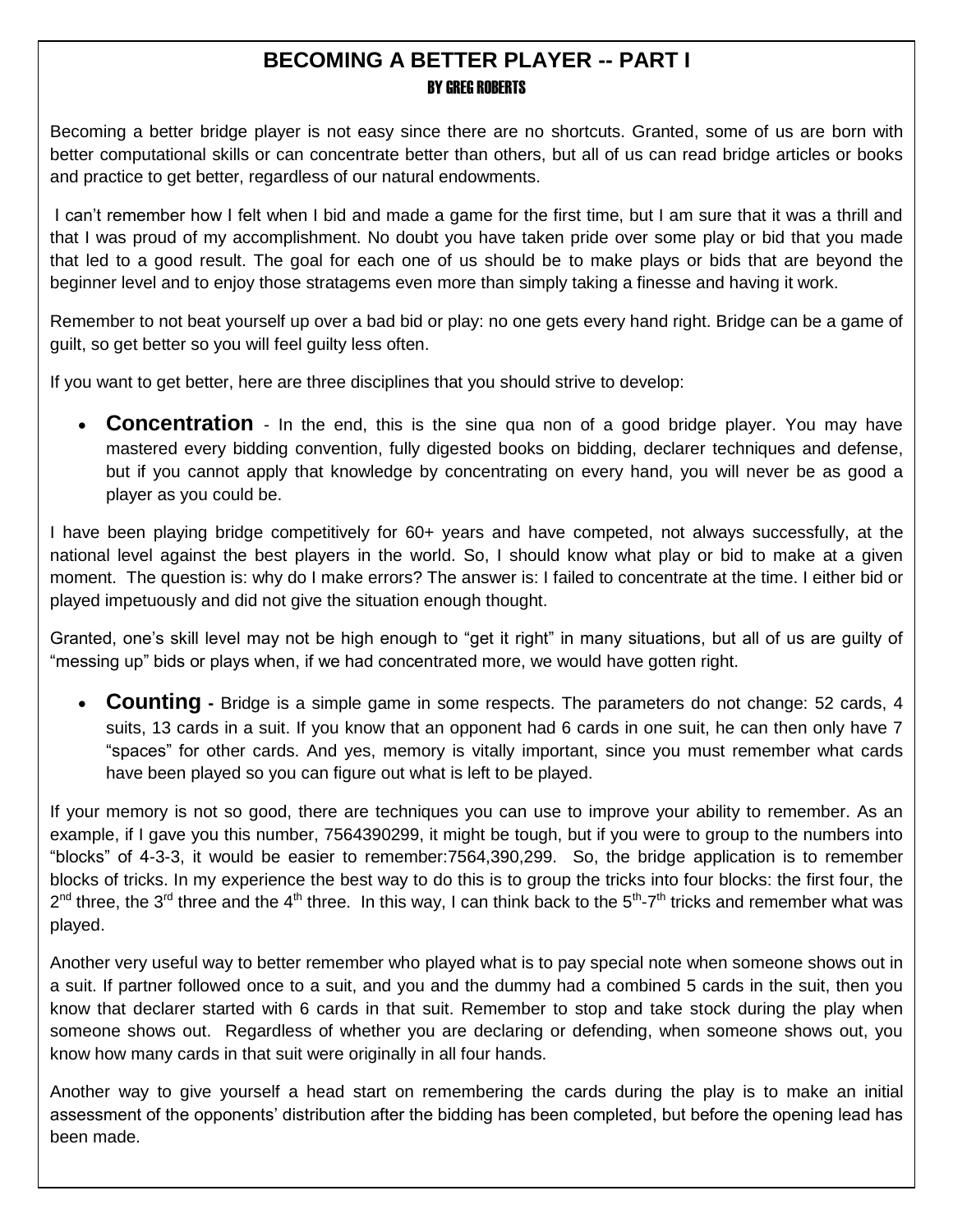Consider this bidding sequence:

| West | <b>North</b> | East | South    |
|------|--------------|------|----------|
| 1♠   | Pass         | 2♦   | Pass     |
| 2NT  | Pass         | 4♠   | All Pass |

I would guess that West's distribution was 5-3-2-3, and that East had 5 diamonds and at least 3 spades. When the dummy is tabled, I know East's exact distribution, and during the play of the hand, I can make refinements of West's distribution based on the cards that have played to any point in the hand.

As declarer you try to count the opponents' distribution, the opponents' high card strength, and the number of tricks you can take and the number of tricks the opponents can take at any given moment in the hand.

You can use the bidding to help you out. Say you are the declarer at 3♥, and your left-hand opponent opened 1♠ and your right-hand opponent had bid 2♠. If there are five spades in your hand and the dummy, then you can credit West with five spades. Remember that you only had to count one of the opponent's hand, not both. When you have a count on one hand, you have a count on the other, and when you have a count on three suits, you have a count on the fourth.

Preempts can give you a wonderful head start on counting. If an opponent has opened with a weak two bid, you can place him with 6 in that suit. If he has opened with three of a major, he will usually have 7 cards in that suit.

Sometimes you will be able to infer the count of a suit, particularly a major suit, based on not just what they bid, but also on what they did not bid. Say the bidding goes:

| West       | North          | East | South |
|------------|----------------|------|-------|
| $1\bullet$ | pass           | 1♠   | $2$ ♣ |
| Pass       | 3 <sub>2</sub> |      |       |

Assume that the A of  $\bullet$  is led and the dummy has the J10 of  $\bullet$  and you have the Q43 of  $\bullet$ . Hum-m-m. If one of the opponents had 5 hearts, the suit would have been bid, so the hearts must be 4-4. Moreover, you now know 9 cards in East's hand. Easy, huh?

Say West opens 1♣ and East bids 1 ♠. You bid 3♦, ending the auction. If a spade is led and East turns up with 4 spades, then you can infer that he does not have 4 hearts, since he would have responded 1 heart instead of 1 spade.

In a similar vein, if a player opens the bidding 1♣, you "know" that he does not have a balanced hand with 15-17 high card points. Similarly, if a player does not open the bidding, he does not have 12 high card points; if a player does not respond to his partner's opening bid after RHO passes, then he does not have at least 6 points.

If you need to locate a queen in a suit, and you left hand opponent has shown up with 11 points at this point in the hand, then the odds are quite good that he does not have that queen.

**Basic knowledge of proper bidding and play of the cards** - this attribute is the easiest to improve, since all we need to do is read good bridge articles and books and ask players you respect what they would have done in a specific situation. If you are polite and ask a good player a question, he or she will almost always answer you, since by the mere fact of your asking the question, you are tacitly stating that you respect that player's opinion.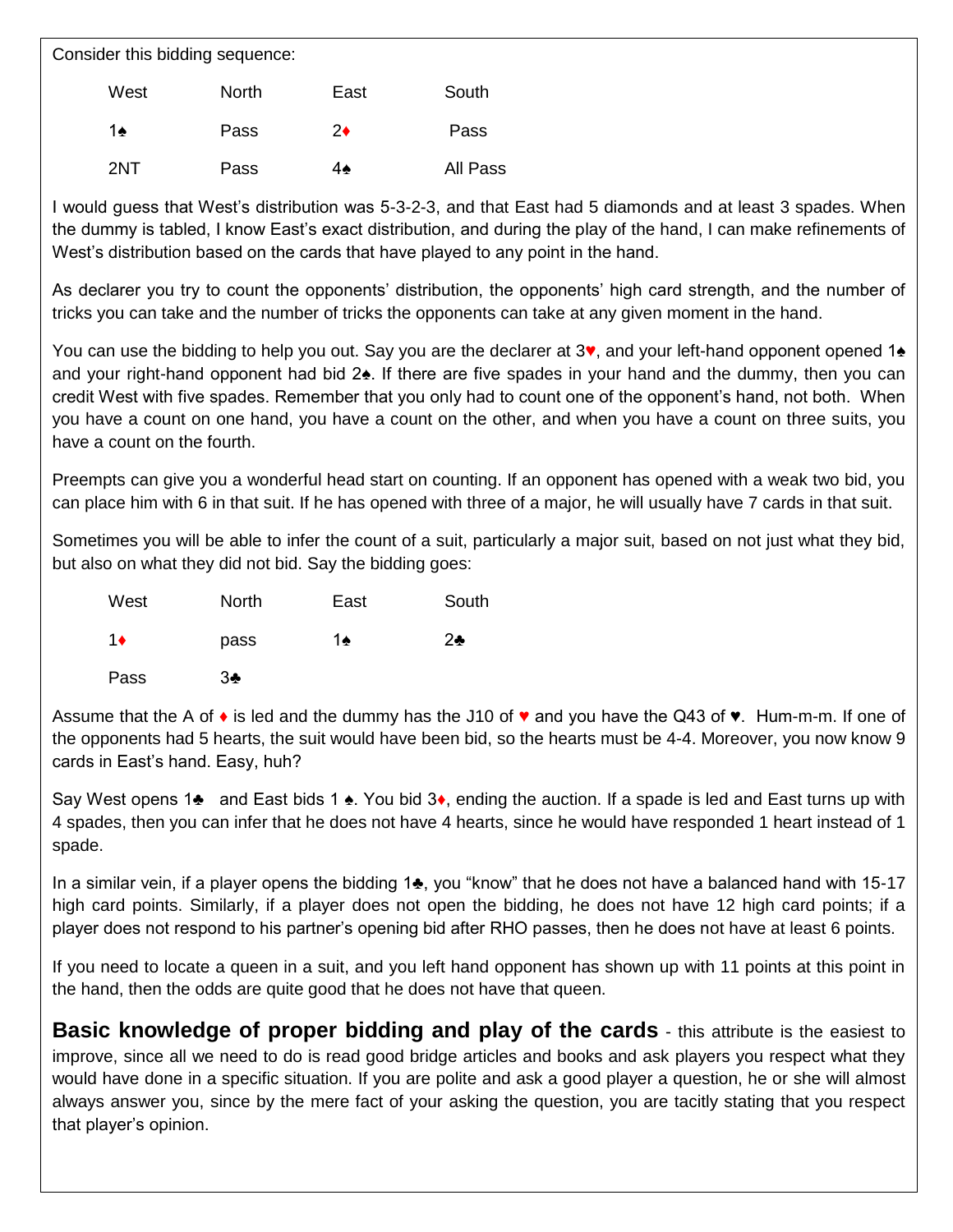As members of the ACBL, we receive a wonderful teaching resource every month in the mail: The Bridge Bulletin. When was the last time you read and comprehended every article in a given issue? I know—never. Bridge articles are to be savored: read and re-read until you have mastered the subject matter.

Here is list of my recommendations for your bridge library:

"How to Play a Bridge Hand", by Bill Root \$13.78 at Amazon

"Introduction to Defender's Play" by Edwin Kantar \$12.61 at Amazon

"Two over one Game Force" by Max Hardy \$19.36 at Amazon

**Next month we will discuss competitive bidding.**

## **BOARD MEETING REPORT**

The latest meeting of your Board was held on May  $8<sup>th</sup>$ , 2019. Following is a very brief summary of the meeting.

**Treasurer's Report** – Mike reported that for the four months ending in April, the Club ran a surplus of about \$3000. This is because the first quarter of the year is when our table count is the highest and our expenses are the lowest.

**The Longest Day** – our Club will participate in the annual Alzheimer's Foundation fundraiser on Friday, June 21<sup>st</sup>. Alan Brooks is taking the lead in running this event with Lauren and Sedley coordinating the food arrangements. We will contribute all proceeds from this event to the Foundation.

**Sectional Tournament** – there have been a few changes to our Sectional Committee. While Greg is still the Tournament Chairperson, Phoebe is now in charge of food and beverage and Barb has agreed to handle partnerships. Mike Morrow is once again on board to cater our Sunday Swiss Team lunch. Additional volunteers will be needed in the future.

**Sunshine (aka Greeting Card) Person** – Phyllis P has volunteered to take on this function.

**Party Program** – Lauren and Sedley will put together our summer party for sometime in July. Theme and date to be determined.

**Half Table Procedure** – in an attempt to encourage more players to sit East/West, North/South will be the sitout direction for all half table games unless the Director, at his sole discretion, wants to use the half table to balance the field.

# Yet Even More From the Guy in Wallingford